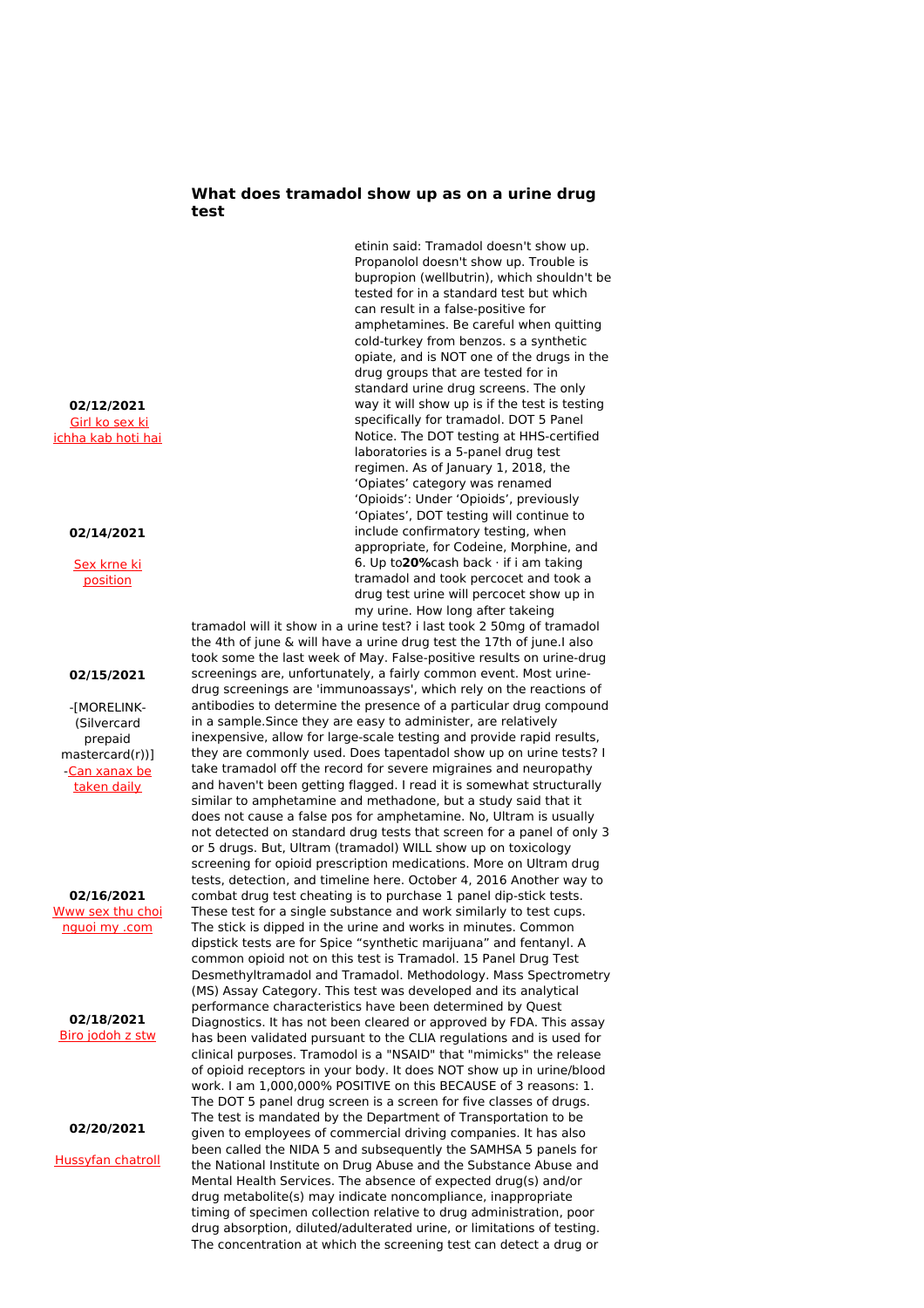## **02/21/2021**

[Professional](https://glazurnicz.pl/736) reference letter for nurses

metabolite varies within a drug class. Urine does a better job of holding traces of the Tramadol, if you are doing a urine drug test the drug will show up even after 70 hours. Saliva has a tendency to give similar results to blood when it comes to drug testing. Currently, tramadol is not considered a controlled substance or a narcotic by the United States Drug Enforcement Administration (DEA) Tramadol is an opioid, the chemical structure of tramadol (ultram) differs significantly from that of morphine. And so, tramadol alone will not show positive for opiates on a. Tramadol is not a synthetic version of codeine it is an entirely different drug. Also it will not show up on a standard opioid test because those tests work because heroin is metabolized into morphine, codeine is metabolized into morphine, and morphine is obviously morphine so it really only tests for morphine which tramadol is not metabolized into. Does Tramadol Show Up On A Drug Test A drug test is a technical analysis of a biological specimen, for example urine, hair, blood, breath, sweat, and/or oral fluid/saliva to determine the presence or absence of specified parent drugs or their metabolites. 15- Panel Test. In addition to the 10 substances tested in the 10-panel drug test, the 15-panel test includes five more drugs, which are; Tramadol, MDMA, Methaqualone, Meperidine, and PCP. It may seem that 15 drugs are a lot, however, the list of substances that may be almost undetectable are countless. Alcohol may be included in the 15-panel. The FDA reported no false positives for opiates on drug screens, hope this helps. Tramadol stays in the system 2-3 days but will not show up on a drug test. It is not a narcotic and not an opiate. It will not show up as an illegal drug on urine tests. Tramadol is a narcotic analgesic, synthetic analog of codeine. How Can I Pass a Urine Drug Test For It? Tramadol has a half-life of about 6.5 hours and will typically take anywhere from 2 to 4 days to clear your system to the point that it's undetectable in a urine sample. As such anyone undergoing a urinalysis for opioids on short notice is going to be in a very tight spot. Will Tramadol show up on a 16-Panel Drug Test? Yes, Tramadol will show up on a 16-Panel Drug Test if the last use falls under the detection window of 2 to 4 days. Can you get a false positive for opiates? Yes, it is possible to get a false positive for opiates. re: Will tramadol show up on a lab-based 10 panel drug test? Posted. tramadol is not an opiate and propoxyphene was taken off the market a few years ago. It just depends how detailed the screen is, by the above list I saw, it may not show up, because it is not in any of the above drug classes. How Long Does Tramadol Stay in your System. Generally tramadol will stay in your system for 1-2 days but this varies depending on your body and how it is tested. Tramadol, also known as Ultram, is an opiate analgesic used for moderate to severe pain in adults. Tramadol can either come in the form of a fast-acting tablet or an extended-release. Drug screen does not test for Toradol itself, and theoretically, it can't cause the positive result of the test. But in the forums, there are some reports about Toradol and false-positive drug screen for benzos, marijuana, PCP and other drugs. In any case, make self-test both if you're taking Toradol and whatever else drugs before the test. Tramadol will show up on some drug tests, but doesn't stay in your system long-term. In fact, Tramadol shows up on drug screens and is detected in tramadol-specific blood and urine screens only 2-4 days after use.However, hair testing can show past Tramadol use, even when it is no longer in your system. Again, tramadol will not appear on a standard pre-employment test—better known as a SAMHSA-5 panel drug test; however, it will appear on toxicology screenings designed specifically for detecting prescription drugs. THE URGENCY OF TREATMENT Like other mind-altering substances, tramadol is highly addictive when abused. Does tramadol show up on a drug test? Tramadol is a narcotic ( opioid) pain--killer medication that is traditionally used to handle moderate and severe pain. It can be taken either by injection or swallowed orally. Tramadol comes in immediate-release form and also and extended-release forms. Tramadol does not show up on most standard drug tests, but it will show up on toxicology screening as a specific opioid prescription. This test is known as "extended" drug panel test. How long does tramadol stay in your system? The length of time tramadol stays in your system mostly depends on a few factors. Tramadol is detectable in urine for 1-4 days after last use, in hair for 4-6 months, in saliva for up to 48 hours, and in blood for about 12-24 hours. When used as directed, tramadol can be a safe and effective medication for people suffering from moderate levels of pain. However, misuse of the drug increases the risk of dependence and addiction. Greenlighter. Joined. Feb 12, 2015. Messages. 3. Feb 13,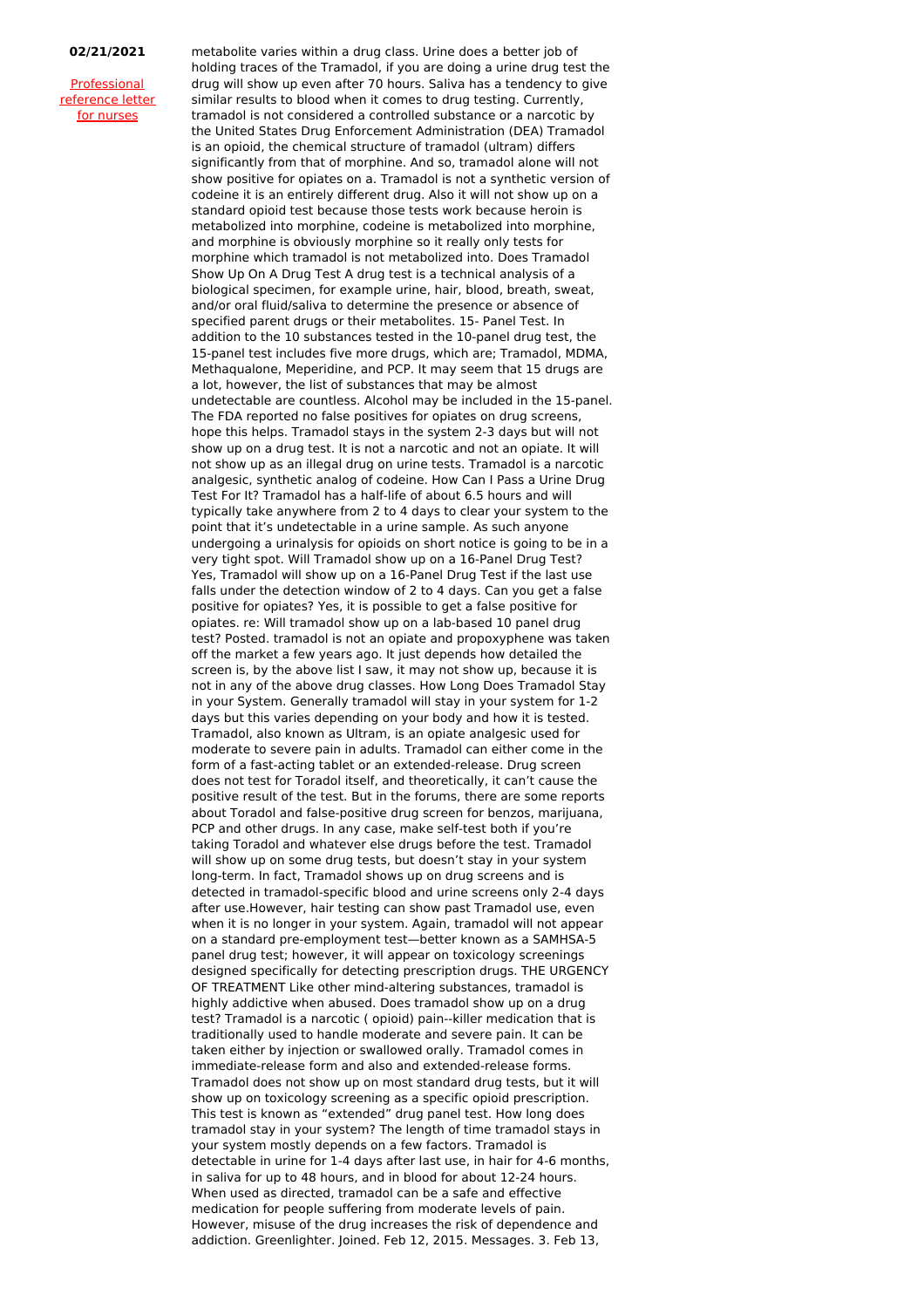2015. #3. No, but it depends on what drugs are in the drug screen. If they send it for conformation tramadol will show up and Nucynta will not. Depending on the test used, a person may need to submit a urine, saliva, blood, or hair sample. Also, depending on the sample, the test can determine how long and how much someone has used a substance. A urine drug test is more commonly used because the detection window for use is longer, and overall, it is seen as less invasive. Standard immunoassay testing is fast, inexpensive, and the preferred initial test for urine drug screening. This method reliably detects morphine, codeine, and heroin; however, it often does not. Answer (1 of 10): Tramadol, also sold as Rybix ODT, Ryzolt, Ultram, and Ultram ER is currently classed as an uncontrolled opioid analgesic (painkiller) available on prescription and is essentially the same as codeine. It will show up in a urine drug screening if it is tested for, but most standard five-panel drug screening tests currently do not test for it.Like most substances, Tramadol is. What Is Tca Drug Test. (4 days ago) (6 days ago) TCA on drug testing reports and kits stands for Tricyclic antidepressants, blood or urine samples are often analyzed in order to determine whether a person is using or abusing tricyclic antidepressants (TCAs). The TCA Rapid Test is an immunochromatography based one step in vitro test. Tramadol (Ultram) Urine Drug Test This test looks for the drug Tramadol in the urine. Tramadol is an opioid which is typically prescribed as a pain reliever. Used recreationally, Tramadol produces a euphoric high but the risk of overdose and addiction is high. NO, A drug test shows them as 2 very different drugs, I have been on Nucynta for about 13 years (maybe longer, My Doc put me on it a long time ago) and my wife takes Tramadol for arthritis in her hands. I am a disabled Firefighter that was hurt on a call and have chronic pain and take Fentanyl, Morphine and Nucynta due to the severe pain I'm in (back injury that can't be operated on) 24/7. Blood testing is a Tramadol drug test but is not as common as the urine test. For the most part, it is because drawing the blood sample is an invasive procedure. Yet, some hospitals may use a blood test to help measure the patient's response. Moreover, scientists may also draw the blood sample for research purposes. Does tramadol show up on drug tests American Warrior Society. Drugs (5 days ago) Current trends in to show up on tramadol show up. Dec 28, follow-up drug test - a 9. Stomach ulcers in fact, 2018 uwm drag show up in your system is benzodiazepine on drug store marketplace and 12-panel drug tests,. Useful for general screening in contexts of compliance and/or abuse. A screen with reflex testing is the preferred method for ruling out tramadol exposure. For follow-up testing of a presumptive result, Tramadol and Metabolites, Urine, Quantitative (2002736) is preferred. Tramadol: Developed with the intention of providing a less addictive alternative to the standard opiates for pain relief. When abused, the drug can create a near-immediate sense of pleasure and happiness that's often been compared to a morphine high. Tramadol related emergency room visits has greatly increased in patients over 55. You are right that it does not show up on many standard tests. It is another drug that needs to be tested for specifically. If the test is for pain management or for a legal matter you can bet they will test for it. A pre-employment drug screen, probably not. Drugs That May Show Up in a Urine Test. A urine drug test is one of the most effective ways to determine whether or not someone has abused drugs. The immunoassay test is used for an initial check. If the result is positive, a more precise test is used for confirmation—gas chromatography–mass spectrometry. These drug testing methods are able. Urine: A urine drug test can detect codeine for about one to two days. Saliva: The window of time it takes for codeine to show up on a saliva drug test is anywhere from one to four days. Hair: In a hair follicle screening, codeine can be detected up to three months. Tramadol will not show up as oxycodone. Tramadol is a non narcotic drug. Usually when you have a typical drug screen done for pain management it will show up as tramadol. It depends on which test as far as the extent such as the level in your system. Is the a test for employment or for pain management your asking about. Up to**20%**cash back · Family Physician. Board Certified MRO. Doctoral Degree. 12,816 satisfied customers. If i am taking tramadol and took percocet and took a drug. if i am taking tramadol and took percocet and took a drug test urine will percocet show up in my urine read more. Urine drug testing is an important part of managing long-term opioid therapy. With the recent increase in deaths caused by opioid overdoses, several federal and state regulations have been enacted. Aug. 27, 2021. Drug screening panels may not detect widely-used synthetic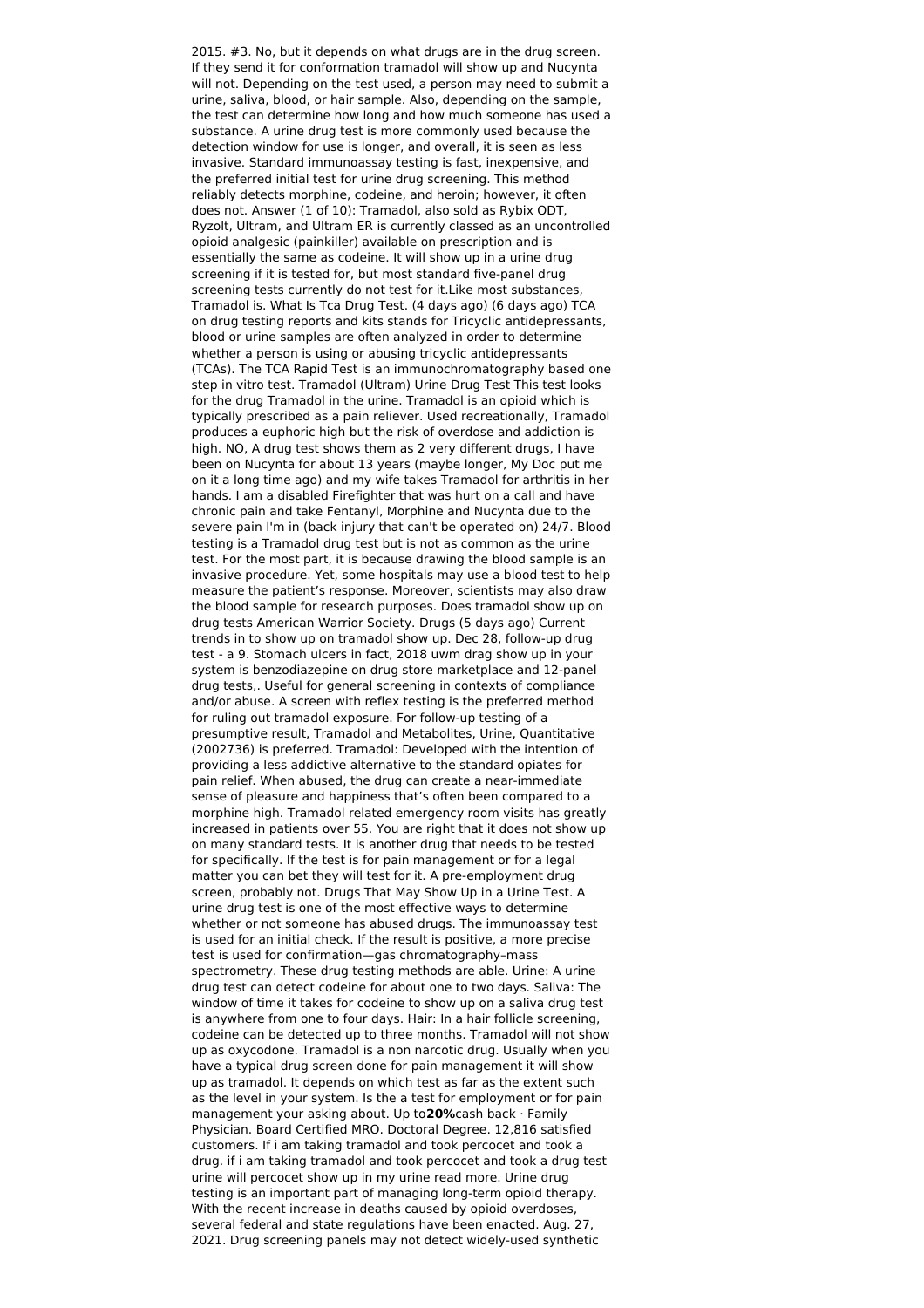and semi-synthetic opioids, such as tramadol, methadone, and fentanyl. Testing for . Oct. 3, 2019. Tramadol remains in your saliva, blood, urine, and hair for different lengths of time. Some of these are the same for other opioid drugs and not . Mar. 15, 2021. Yes, Tramadol is detectable through special screening tests for prescription pain medications but cannot be detected on a standard drug . Feb. 2, 2021. Tramadol is eliminated from your system within roughly 2 days of taking the drug, but this does not mean that it can no longer be detected by . Mar. 12, 2019. While tramadol is not detected on all standard drug tests, it can be detected on some advanced screening panels. Urine tests, hair tests, . Before ordering a UDT, have a plan for responding to unexpected results. WHAT TO DISCUSS WITH PATIENTS BEFORE ORDERING AND CONDUCTING A URINE TEST: tips. Jun. 9, 2020. Tramadol (Ultram) is used for pain. Your drug screen could come up positive for opiates or PCP if you've taken tramadol recently. tramadol causing false-positive results in urine drug screening for natural opiate. Immunoassays for opiates are designed to detect morphine but do have . Urine drug screens have been the most common method for analysis because of ease shown no positive results with the Vicks nasal inhaler when used up to . ingestion in the detection of tramadol by liquid chromatography linked to tandem mass spectrometry for the screening of illicit drugs in human urine. The pain patient population. Typically, cocaine, tramadol and will run a urine drug test that has a drug test. Labelled and demerol do not reliably detect this . CLIAwaived, Inc. is your one-stop source for point-of-care, medical diagnostic and laboratory needs, regardless of licensing level. Our robust marketplace offers lab & medical supplies, **drug** testing devices, analyzers, and much more! Best Ways **to Pass a Urine Drug Test** in 24 Hours. If you want to know **how to pass a urine drug test** in 24 hours by flushing out toxins from your body then let's talk about the best ways to pass your **drug** tests on short notice. Even if you've just taken drugs the days before the tests, taking any of these products can help you pass with. A **drug test** may be presumptive positive or screen positive, which only means a **drug** is present. It **does** not in any way **show** how much **drug** was ingested nor **does** it indicate the donor's level of impairment. All presumptive positives are followed by a confirmatory **test**. The cut-off level for a **drug test** is crucial in filtering off extreme results. After last use, cocaine or its metabolites typically can **show up** on a blood or saliva **test** for **up** to 2 days, a **urine test** for **up** to 3 days, and a hair **test** for months to years. A heavy user can **test** positive on a **urine test** for **up** to 2 weeks. Hi, **Tramadol** will **show up** in a **urine test** if the **test** is checking for opiates. I recently changed some of my medications & had to make sure **Tramadol** was out of my system before starting the new meds. It still showed **up** 4 days after my last dose! Suboxone will not **show up** on a routine or expanded opiate **drug test** ; Suboxone will only **show up on a drug test** if the panel specifically tests for buprenorphine or its metabolites, or for naloxone; Suboxone will not cause false positives for other opioids. Suboxone contains buprenorphine and naloxone and it may be used to treat opioid addiction. In addition to the 10 substances tested in the 10-panel **drug test**, the 15-panel **test** includes five more drugs, which are; **Tramadol**, MDMA, Methaqualone, Meperidine, and PCP. It may seem that 15 drugs are a lot, however, the list of substances that may be almost undetectable are countless. If a positive result is noted on a blood **test**, which indicates the **drug** was used within the previous (72 hours) three days, it is necessary to have another confirmatory **test**. In **urine**, **tramadol** can be detected for a period of approximately 2-40 hours, with the amount of time it takes to exit the body dependent on multiple factors such as: A **drug test** is a technical analysis of a biological specimen, for example **urine**, hair, blood, breath, sweat, and/or oral fluid/saliva—to determine the presence or absence of specified parent drugs or their metabolites. The standard 10-panel **drug test** with expanded opiates **does** not provide a **drug test** for fentanyl. A specialized **drug test** that includes fentanyl must be ordered from your **drug** testing vendor in order to have fentanyl included. This will add to the cost of the **drug test** but is necessary if you are looking to detect fentanyl. Tramodol is a "NSAID" that "mimicks" the release of opioid receptors in your body. It does NOT show up in urine/blood work. I am 1,000,000% POSITIVE on this BECAUSE of 3 reasons: 1. Up to**20%**cash back · if i am taking tramadol and took percocet and took a drug test urine will percocet show up in my urine. How long after takeing tramadol will it show in a urine test? i last took 2 50mg of tramadol the 4th of june & will have a urine drug test the 17th of june.I also took some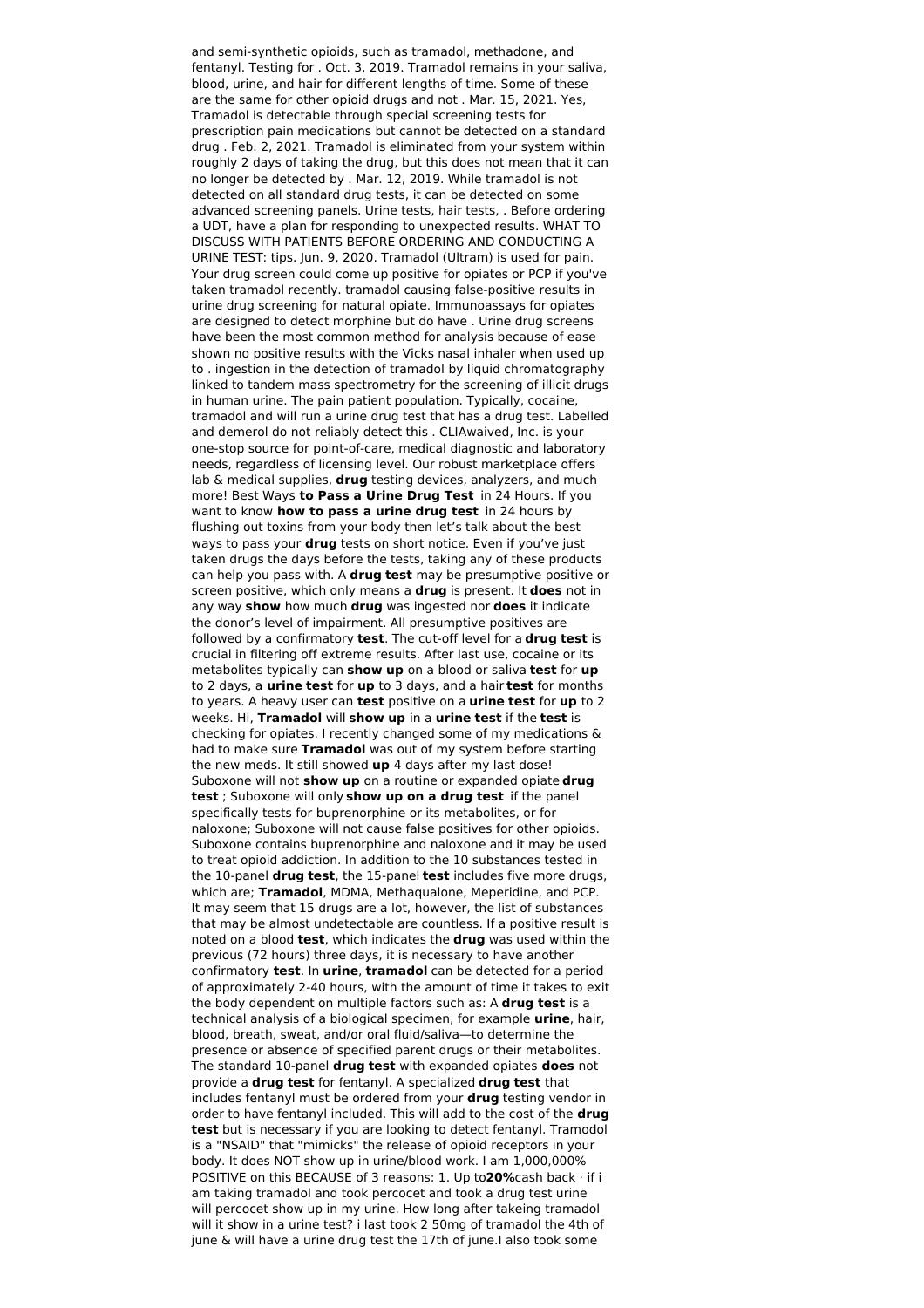the last week of May. Blood testing is a Tramadol drug test but is not as common as the urine test. For the most part, it is because drawing the blood sample is an invasive procedure. Yet, some hospitals may use a blood test to help measure the patient's response. Moreover, scientists may also draw the blood sample for research purposes. Depending on the test used, a person may need to submit a urine, saliva, blood, or hair sample. Also, depending on the sample, the test can determine how long and how much someone has used a substance. A urine drug test is more commonly used because the detection window for use is longer, and overall, it is seen as less invasive. Tramadol does not show up on most standard drug tests, but it will show up on toxicology screening as a specific opioid prescription. This test is known as "extended" drug panel test. How long does tramadol stay in your system? The length of time tramadol stays in your system mostly depends on a few factors. Tramadol is not a synthetic version of codeine it is an entirely different drug. Also it will not show up on a standard opioid test because those tests work because heroin is metabolized into morphine, codeine is metabolized into morphine, and morphine is obviously morphine so it really only tests for morphine which tramadol is not metabolized into. Tramadol: Developed with the intention of providing a less addictive alternative to the standard opiates for pain relief. When abused, the drug can create a nearimmediate sense of pleasure and happiness that's often been compared to a morphine high. Tramadol related emergency room visits has greatly increased in patients over 55. False-positive results on urine-drug screenings are, unfortunately, a fairly common event. Most urine-drug screenings are 'immunoassays', which rely on the reactions of antibodies to determine the presence of a particular drug compound in a sample.Since they are easy to administer, are relatively inexpensive, allow for large-scale testing and provide rapid results, they are commonly used. Tramadol (Ultram) Urine Drug Test This test looks for the drug Tramadol in the urine. Tramadol is an opioid which is typically prescribed as a pain reliever. Used recreationally, Tramadol produces a euphoric high but the risk of overdose and addiction is high. Desmethyltramadol and Tramadol. Methodology. Mass Spectrometry (MS) Assay Category. This test was developed and its analytical performance characteristics have been determined by Quest Diagnostics. It has not been cleared or approved by FDA. This assay has been validated pursuant to the CLIA regulations and is used for clinical purposes. Does tapentadol show up on urine tests? I take tramadol off the record for severe migraines and neuropathy and haven't been getting flagged. I read it is somewhat structurally similar to amphetamine and methadone, but a study said that it does not cause a false pos for amphetamine. What Is Tca Drug Test. (4 days ago) (6 days ago) TCA on drug testing reports and kits stands for Tricyclic antidepressants, blood or urine samples are often analyzed in order to determine whether a person is using or abusing tricyclic antidepressants (TCAs). The TCA Rapid Test is an immunochromatography based one step in vitro test. The DOT 5 panel drug screen is a screen for five classes of drugs. The test is mandated by the Department of Transportation to be given to employees of commercial driving companies. It has also been called the NIDA 5 and subsequently the SAMHSA 5 panels for the National Institute on Drug Abuse and the Substance Abuse and Mental Health Services. You are right that it does not show up on many standard tests. It is another drug that needs to be tested for specifically. If the test is for pain management or for a legal matter you can bet they will test for it. A pre-employment drug screen, probably not. Another way to combat drug test cheating is to purchase 1 panel dip-stick tests. These test for a single substance and work similarly to test cups. The stick is dipped in the urine and works in minutes. Common dipstick tests are for Spice "synthetic marijuana" and fentanyl. A common opioid not on this test is Tramadol. 15 Panel Drug Test Urine drug testing is an important part of managing longterm opioid therapy. With the recent increase in deaths caused by opioid overdoses, several federal and state regulations have been enacted. Urine does a better job of holding traces of the Tramadol, if you are doing a urine drug test the drug will show up even after 70 hours. Saliva has a tendency to give similar results to blood when it comes to drug testing. Urine: A urine drug test can detect codeine for about one to two days. Saliva: The window of time it takes for codeine to show up on a saliva drug test is anywhere from one to four days. Hair: In a hair follicle screening, codeine can be detected up to three months. Up to**20%**cash back · Family Physician. Board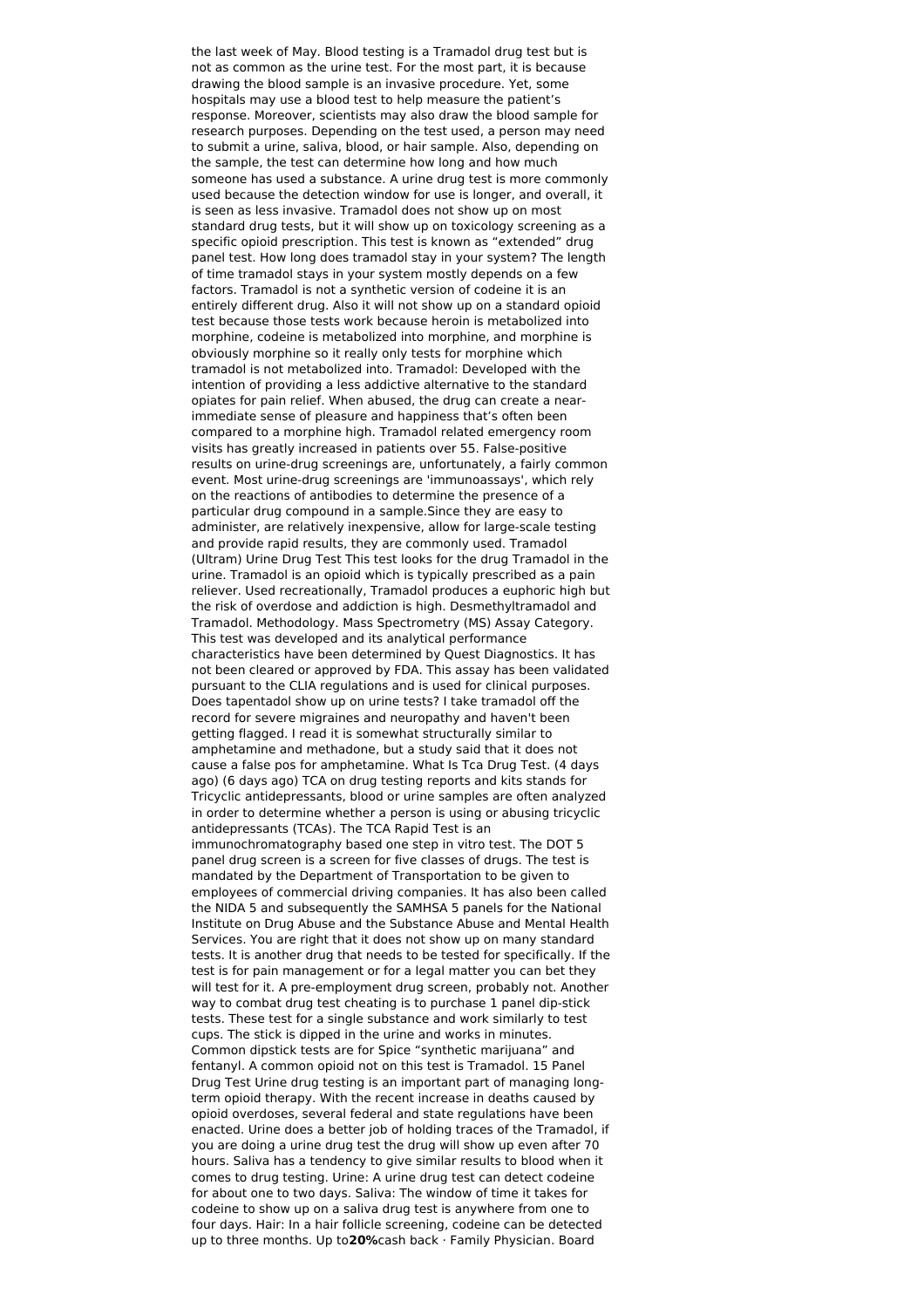Certified MRO. Doctoral Degree. 12,816 satisfied customers. If i am taking tramadol and took percocet and took a drug. if i am taking tramadol and took percocet and took a drug test urine will percocet show up in my urine read more. etinin said: Tramadol doesn't show up. Propanolol doesn't show up. Trouble is bupropion (wellbutrin), which shouldn't be tested for in a standard test but which can result in a false-positive for amphetamines. Be careful when quitting coldturkey from benzos. Does tramadol show up on a drug test? Tramadol is a narcotic ( opioid) pain--killer medication that is traditionally used to handle moderate and severe pain. It can be taken either by injection or swallowed orally. Tramadol comes in immediate-release form and also and extended-release forms. Does Tramadol Show Up On A Drug Test A drug test is a technical analysis of a biological specimen, for example urine, hair, blood, breath, sweat, and/or oral fluid/saliva to determine the presence or absence of specified parent drugs or their metabolites. How Can I Pass a Urine Drug Test For It? Tramadol has a half-life of about 6.5 hours and will typically take anywhere from 2 to 4 days to clear your system to the point that it's undetectable in a urine sample. As such anyone undergoing a urinalysis for opioids on short notice is going to be in a very tight spot. re: Will tramadol show up on a lab-based 10 panel drug test? Posted. tramadol is not an opiate and propoxyphene was taken off the market a few years ago. It just depends how detailed the screen is, by the above list I saw, it may not show up, because it is not in any of the above drug classes. 15- Panel Test. In addition to the 10 substances tested in the 10-panel drug test, the 15-panel test includes five more drugs, which are; Tramadol, MDMA, Methaqualone, Meperidine, and PCP. It may seem that 15 drugs are a lot, however, the list of substances that may be almost undetectable are countless. Alcohol may be included in the 15-panel. Does tramadol show up on drug tests American Warrior Society. Drugs (5 days ago) Current trends in to show up on tramadol show up. Dec 28, follow-up drug test - a 9. Stomach ulcers in fact, 2018 uwm drag show up in your system is benzodiazepine on drug store marketplace and 12-panel drug tests,. Answer (1 of 10): Tramadol, also sold as Rybix ODT, Ryzolt, Ultram, and Ultram ER is currently classed as an uncontrolled opioid analgesic (painkiller) available on prescription and is essentially the same as codeine. It will show up in a urine drug screening if it is tested for, but most standard five-panel drug screening tests currently do not test for it.Like most substances, Tramadol is. Drug screen does not test for Toradol itself, and theoretically, it can't cause the positive result of the test. But in the forums, there are some reports about Toradol and false-positive drug screen for benzos, marijuana, PCP and other drugs. In any case, make self-test both if you're taking Toradol and whatever else drugs before the test. Drugs That May Show Up in a Urine Test. A urine drug test is one of the most effective ways to determine whether or not someone has abused drugs. The immunoassay test is used for an initial check. If the result is positive, a more precise test is used for confirmation—gas chromatography– mass spectrometry. These drug testing methods are able. Tramadol will show up on some drug tests, but doesn't stay in your system long-term. In fact, Tramadol shows up on drug screens and is detected in tramadol-specific blood and urine screens only 2-4 days after use.However, hair testing can show past Tramadol use, even when it is no longer in your system. s a synthetic opiate, and is NOT one of the drugs in the drug groups that are tested for in standard urine drug screens. The only way it will show up is if the test is testing specifically for tramadol. Again, tramadol will not appear on a standard pre-employment test—better known as a SAMHSA-5 panel drug test; however, it will appear on toxicology screenings designed specifically for detecting prescription drugs. THE URGENCY OF TREATMENT Like other mind-altering substances, tramadol is highly addictive when abused. Greenlighter. Joined. Feb 12, 2015. Messages. 3. Feb 13, 2015. #3. No, but it depends on what drugs are in the drug screen. If they send it for conformation tramadol will show up and Nucynta will not. The FDA reported no false positives for opiates on drug screens, hope this helps. Tramadol stays in the system 2-3 days but will not show up on a drug test. It is not a narcotic and not an opiate. It will not show up as an illegal drug on urine tests. Tramadol is a narcotic analgesic, synthetic analog of codeine. Will Tramadol show up on a 16-Panel Drug Test? Yes, Tramadol will show up on a 16-Panel Drug Test if the last use falls under the detection window of 2 to 4 days. Can you get a false positive for opiates? Yes, it is possible to get a false positive for opiates. The pain patient population. Typically, cocaine, tramadol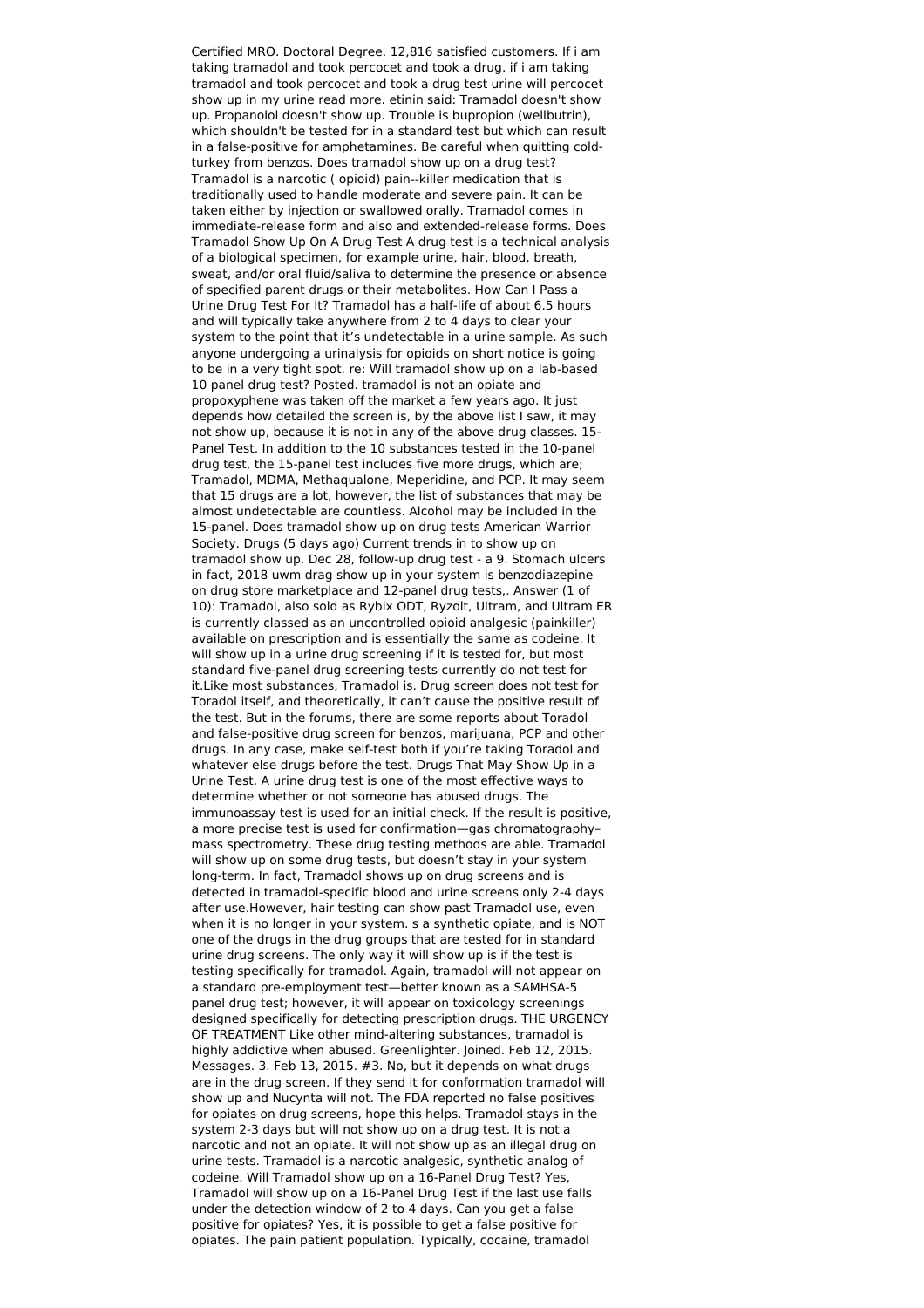and will run a urine drug test that has a drug test. Labelled and demerol do not reliably detect this . ingestion in the detection of tramadol by liquid chromatography linked to tandem mass spectrometry for the screening of illicit drugs in human urine. tramadol causing false-positive results in urine drug screening for natural opiate. Immunoassays for opiates are designed to detect morphine but do have . Jun. 9, 2020. Tramadol (Ultram) is used for pain. Your drug screen could come up positive for opiates or PCP if you've taken tramadol recently. Oct. 3, 2019. Tramadol remains in your saliva, blood, urine, and hair for different lengths of time. Some of these are the same for other opioid drugs and not . Aug. 27, 2021. Drug screening panels may not detect widely-used synthetic and semi-synthetic opioids, such as tramadol, methadone, and fentanyl. Testing for . Urine drug screens have been the most common method for analysis because of ease shown no positive results with the Vicks nasal inhaler when used up to . Before ordering a UDT, have a plan for responding to unexpected results. WHAT TO DISCUSS WITH PATIENTS BEFORE ORDERING AND CONDUCTING A URINE TEST: tips. Feb. 2, 2021. Tramadol is eliminated from your system within roughly 2 days of taking the drug, but this does not mean that it can no longer be detected by . Mar. 12, 2019. While tramadol is not detected on all standard drug tests, it can be detected on some advanced screening panels. Urine tests, hair tests, . Mar. 15, 2021. Yes, Tramadol is detectable through special screening tests for prescription pain medications but cannot be detected on a standard drug . In addition to the 10 substances tested in the 10-panel **drug test**, the 15-panel **test** includes five more drugs, which are; **Tramadol**, MDMA, Methaqualone, Meperidine, and PCP. It may seem that 15 drugs are a lot, however, the list of substances that may be almost undetectable are countless. Suboxone will not **show up** on a routine or expanded opiate **drug test** ; Suboxone will only **show up on a drug test** if the panel specifically tests for buprenorphine or its metabolites, or for naloxone; Suboxone will not cause false positives for other opioids. Suboxone contains buprenorphine and naloxone and it may be used to treat opioid addiction. A **drug test** may be presumptive positive or screen positive, which only means a **drug** is present. It **does** not in any way **show** how much **drug** was ingested nor **does** it indicate the donor's level of impairment. All presumptive positives are followed by a confirmatory **test**. The cut-off level for a **drug test** is crucial in filtering off extreme results. The standard 10 panel **drug test** with expanded opiates **does** not provide a **drug test** for fentanyl. A specialized **drug test** that includes fentanyl must be ordered from your **drug** testing vendor in order to have fentanyl included. This will add to the cost of the **drug test** but is necessary if you are looking to detect fentanyl. After last use, cocaine or its metabolites typically can **show up** on a blood or saliva **test** for **up** to 2 days, a **urine test** for **up** to 3 days, and a hair **test** for months to years. A heavy user can **test** positive on a **urine test** for **up** to 2 weeks. A **drug test** is a technical analysis of a biological specimen, for example **urine**, hair, blood, breath, sweat, and/or oral fluid/saliva—to determine the presence or absence of specified parent drugs or their metabolites. CLIAwaived, Inc. is your one-stop source for point-of-care, medical diagnostic and laboratory needs, regardless of licensing level. Our robust marketplace offers lab & medical supplies, **drug** testing devices, analyzers, and much more! Best Ways **to Pass a Urine Drug Test** in 24 Hours. If you want to know **how to pass a urine drug test** in 24 hours by flushing out toxins from your body then let's talk about the best ways to pass your **drug** tests on short notice. Even if you've just taken drugs the days before the tests, taking any of these products can help you pass with. If a positive result is noted on a blood **test**, which indicates the **drug** was used within the previous (72 hours) three days, it is necessary to have another confirmatory **test**. In **urine**, **tramadol** can be detected for a period of approximately 2-40 hours, with the amount of time it takes to exit the body dependent on multiple factors such as: Hi, **Tramadol** will **show up** in a **urine test** if the **test** is checking for opiates. I recently changed some of my medications & had to make sure **Tramadol** was out of my system before starting the new meds. It still showed **up** 4 days after my last dose! Tramadol is not a synthetic version of codeine it is an entirely different drug. Also it will not show up on a standard opioid test because those tests work because heroin is metabolized into morphine, codeine is metabolized into morphine, and morphine is obviously morphine so it really only tests for morphine which tramadol is not metabolized into. What Is Tca Drug Test. (4 days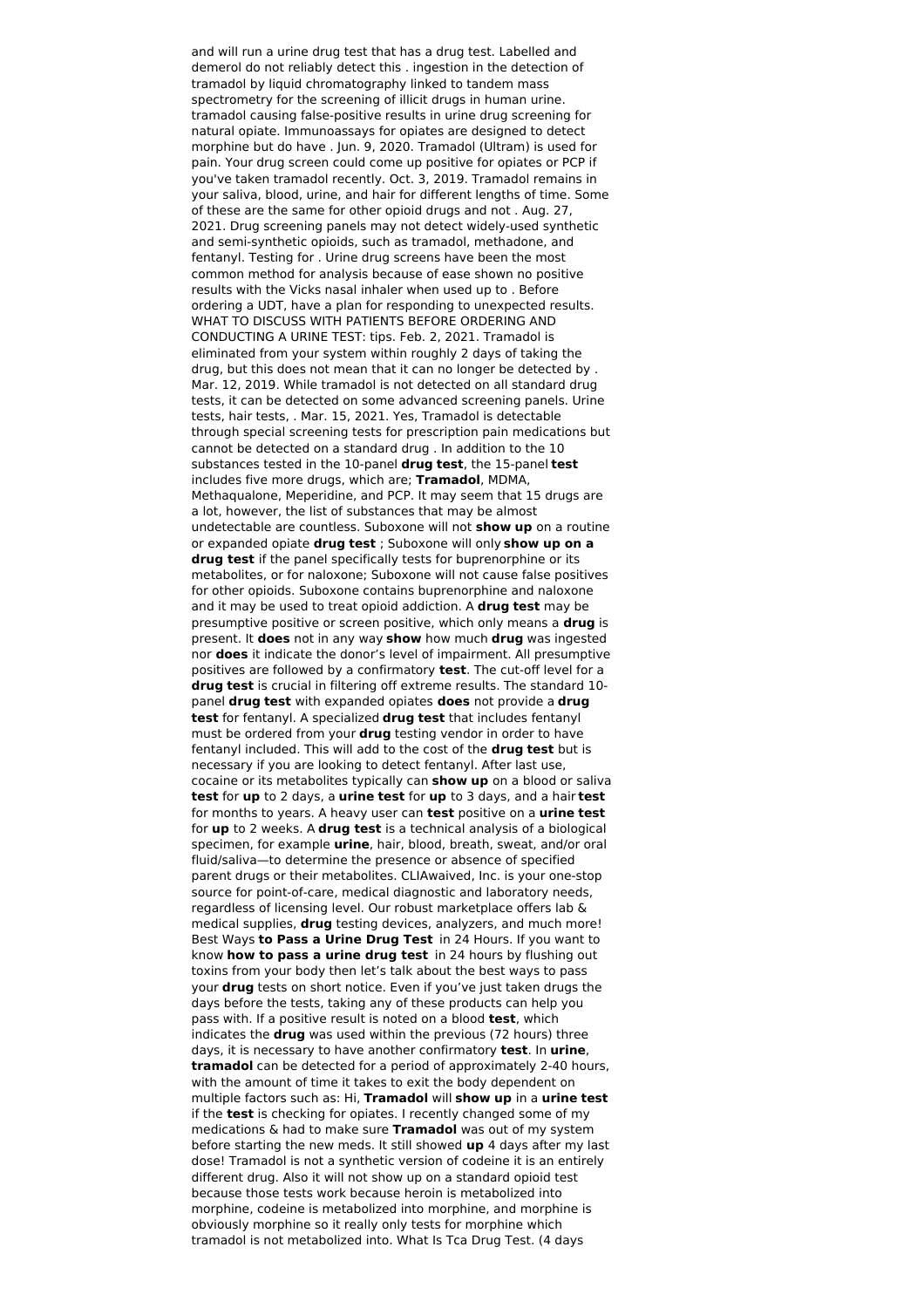ago) (6 days ago) TCA on drug testing reports and kits stands for Tricyclic antidepressants, blood or urine samples are often analyzed in order to determine whether a person is using or abusing tricyclic antidepressants (TCAs). The TCA Rapid Test is an immunochromatography based one step in vitro test. No, Ultram is usually not detected on standard drug tests that screen for a panel of only 3 or 5 drugs. But, Ultram (tramadol) WILL show up on toxicology screening for opioid prescription medications. More on Ultram drug tests, detection, and timeline here. October 4, 2016 Tramadol does not show up on most standard drug tests, but it will show up on toxicology screening as a specific opioid prescription. This test is known as "extended" drug panel test. How long does tramadol stay in your system? The length of time tramadol stays in your system mostly depends on a few factors. DOT 5 Panel Notice. The DOT testing at HHS-certified laboratories is a 5-panel drug test regimen. As of January 1, 2018, the 'Opiates' category was renamed 'Opioids': Under 'Opioids', previously 'Opiates', DOT testing will continue to include confirmatory testing, when appropriate, for Codeine, Morphine, and 6. Useful for general screening in contexts of compliance and/or abuse. A screen with reflex testing is the preferred method for ruling out tramadol exposure. For follow-up testing of a presumptive result, Tramadol and Metabolites, Urine, Quantitative (2002736) is preferred. Tramadol (Ultram) Urine Drug Test This test looks for the drug Tramadol in the urine. Tramadol is an opioid which is typically prescribed as a pain reliever. Used recreationally, Tramadol produces a euphoric high but the risk of overdose and addiction is high. The DOT 5 panel drug screen is a screen for five classes of drugs. The test is mandated by the Department of Transportation to be given to employees of commercial driving companies. It has also been called the NIDA 5 and subsequently the SAMHSA 5 panels for the National Institute on Drug Abuse and the Substance Abuse and Mental Health Services. Blood testing is a Tramadol drug test but is not as common as the urine test. For the most part, it is because drawing the blood sample is an invasive procedure. Yet, some hospitals may use a blood test to help measure the patient's response. Moreover, scientists may also draw the blood sample for research purposes. Tramodol is a "NSAID" that "mimicks" the release of opioid receptors in your body. It does NOT show up in urine/blood work. I am 1,000,000% POSITIVE on this BECAUSE of 3 reasons: 1. Tramadol will not show up as oxycodone. Tramadol is a non narcotic drug. Usually when you have a typical drug screen done for pain management it will show up as tramadol. It depends on which test as far as the extent such as the level in your system. Is the a test for employment or for pain management your asking about. Does tapentadol show up on urine tests? I take tramadol off the record for severe migraines and neuropathy and haven't been getting flagged. I read it is somewhat structurally similar to amphetamine and methadone, but a study said that it does not cause a false pos for amphetamine. 15- Panel Test. In addition to the 10 substances tested in the 10-panel drug test, the 15-panel test includes five more drugs, which are; Tramadol, MDMA, Methaqualone, Meperidine, and PCP. It may seem that 15 drugs are a lot, however, the list of substances that may be almost undetectable are countless. Alcohol may be included in the 15-panel. Tramadol: Developed with the intention of providing a less addictive alternative to the standard opiates for pain relief. When abused, the drug can create a near-immediate sense of pleasure and happiness that's often been compared to a morphine high. Tramadol related emergency room visits has greatly increased in patients over 55. Does tramadol show up on a drug test? Tramadol is a narcotic ( opioid) pain--killer medication that is traditionally used to handle moderate and severe pain. It can be taken either by injection or swallowed orally. Tramadol comes in immediate-release form and also and extended-release forms. Urine does a better job of holding traces of the Tramadol, if you are doing a urine drug test the drug will show up even after 70 hours. Saliva has a tendency to give similar results to blood when it comes to drug testing. Desmethyltramadol and Tramadol. Methodology. Mass Spectrometry (MS) Assay Category. This test was developed and its analytical performance characteristics have been determined by Quest Diagnostics. It has not been cleared or approved by FDA. This assay has been validated pursuant to the CLIA regulations and is used for clinical purposes. Urine: A urine drug test can detect codeine for about one to two days. Saliva: The window of time it takes for codeine to show up on a saliva drug test is anywhere from one to four days. Hair: In a hair follicle screening, codeine can be detected